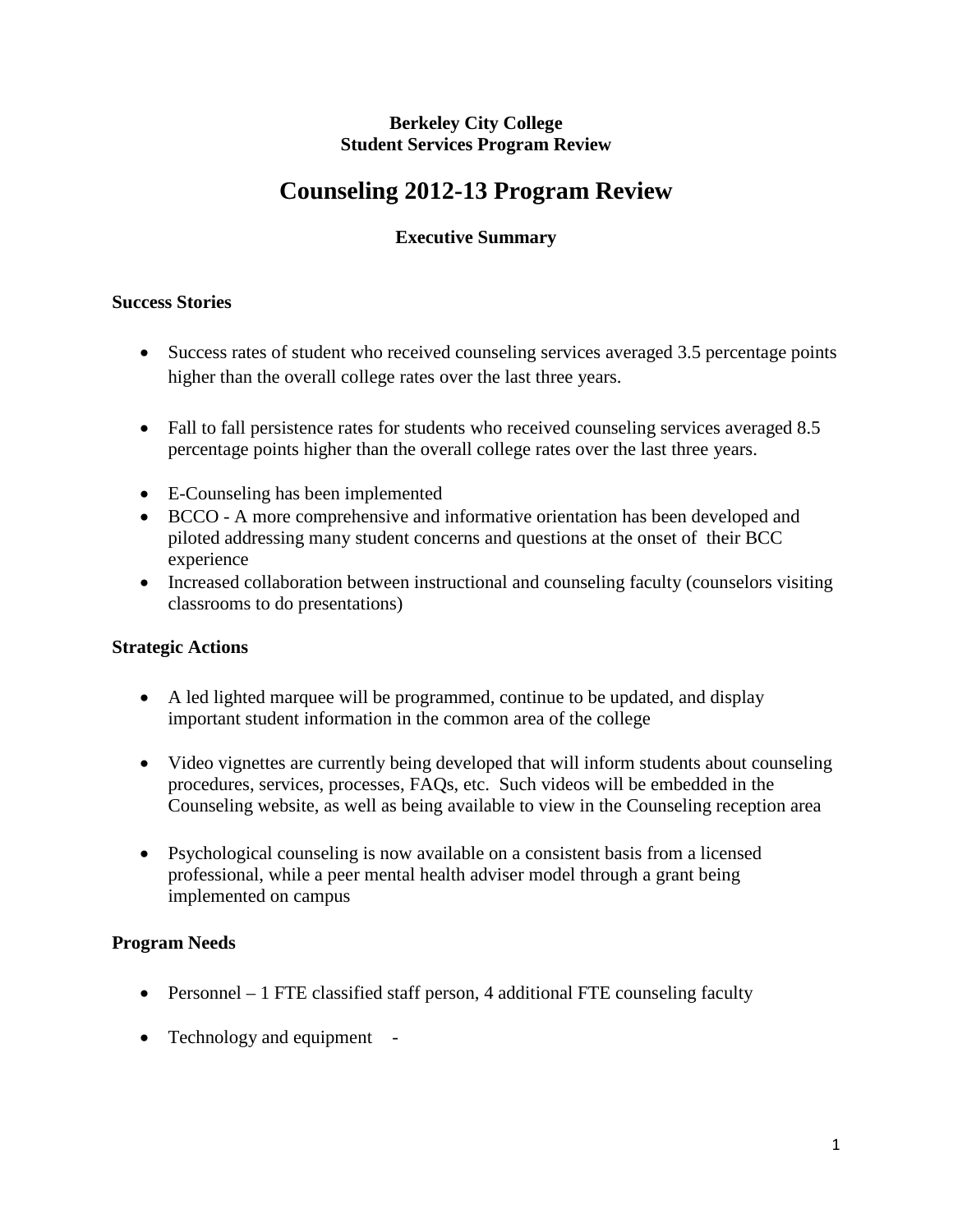Electronic imaging, Panic buttons in counseling offices, 1 Dedicated division laptop for general counselor's use, Updated SARS that includes such features as early alert, texting, reception wait time monitoring

# **Introduction**

Prior to moving to our new facility in 2006, BCC (previously known as Vista) was the smallest college in the Peralta District. We are now the second largest college. Berkeley City College has nearly doubled in student population while at the same time, the Counseling Department has diminished in full time counselor from 8 to 3.



Counseling personnel in 2006 numbered 8 that included 1 FTE DSPS coordinator/counselor, 1 FTE DSPS counselor. EOPS and PACE each had 1 FTE time dedicated counselors as well. Between 2006 and 2010, all of these positions were replaced with adjunct faculty. The negative impact in the delivery of counseling services has been significant. Students in these categorical programs no longer have the capability of seeing "their" counselor on a full work week schedule. Therefore, the overflow is absorbed by the general counseling staff which presents an inadequate counseling experience due to the lack of case file data.

In order to meet the increased student demand, the Counseling Department has introduced creative and efficient strategies aimed at reducing student wait time. Such innovations include:

- The purchase of a led lighted marquee that will display important student information in the common area of the college
- E-Counseling has been implemented
- Video vignettes are currently being developed that inform students about counseling procedures, services, processes, FAQs, etc. Such videos will be embedded in the Counseling website, as well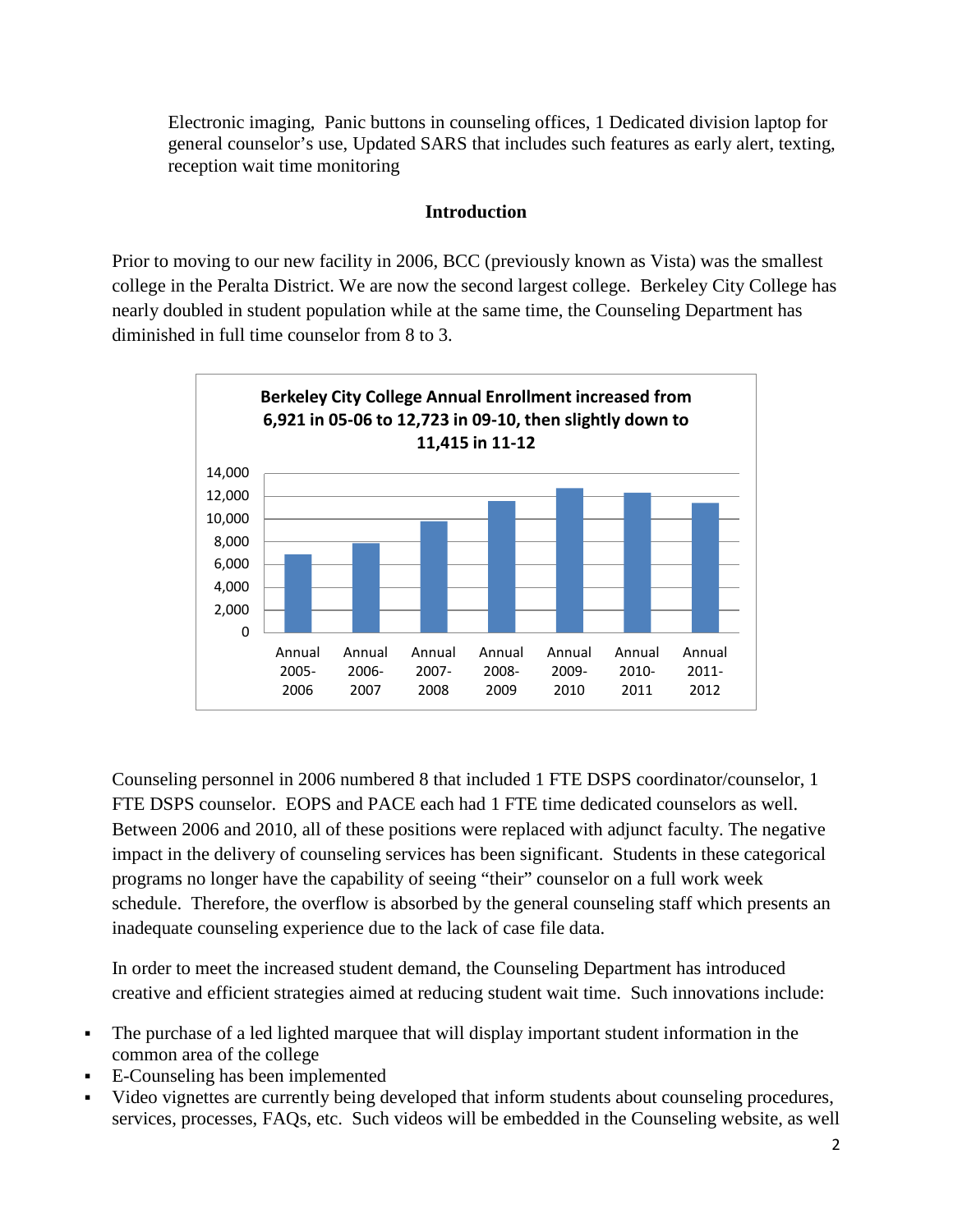as being available to view in the Counseling reception area

- A more comprehensive and informative orientation has been developed and piloted that will address many student concerns and questions at the onset of their BCC experience
- Psychological counseling is now available on a consistent basis from a licensed professional
- All counselors have dual screen computer monitors
- Scanned versions of official transcripts housed at the District can now be viewed on the W drive
- Online pre-requisite clearing forms are available

Despite these gains much is still needed to reach a respectable ratio of 1:900 counselor to student ratio. The Department's needs are summarized below:

- Electronic imaging
- Full time classified staff person
- Increased full time counseling faculty
- Panic buttons in counseling offices
- Dedicated division laptop for general counselor's use
- Updated SARS that includes such features as early alert, texting, reception wait time monitoring

## **Introduction**

- 1. Background Information
- A. Describe:
- 1. The Unit

The BCC Counseling Department is located on the second floor of the college. Drop-in and appointment counseling is available Monday thru Thursday from 8:30 a.m. to 7:00 p.m. and on Friday from 9:00 a.m. to 1:00 p.m. in order to provide access to all students, including working adults. BCC offers a wide array of professional counseling services for students such as:

- Academic counseling
- **Career counseling**
- **Transfer counseling**
- $\Box$  High school concurrent enrollment counseling
- □ Veteran's affairs counseling
- $\Box$  Basic skills counseling
- $\Box$  Probation and dismissal counseling
- **Personal counseling**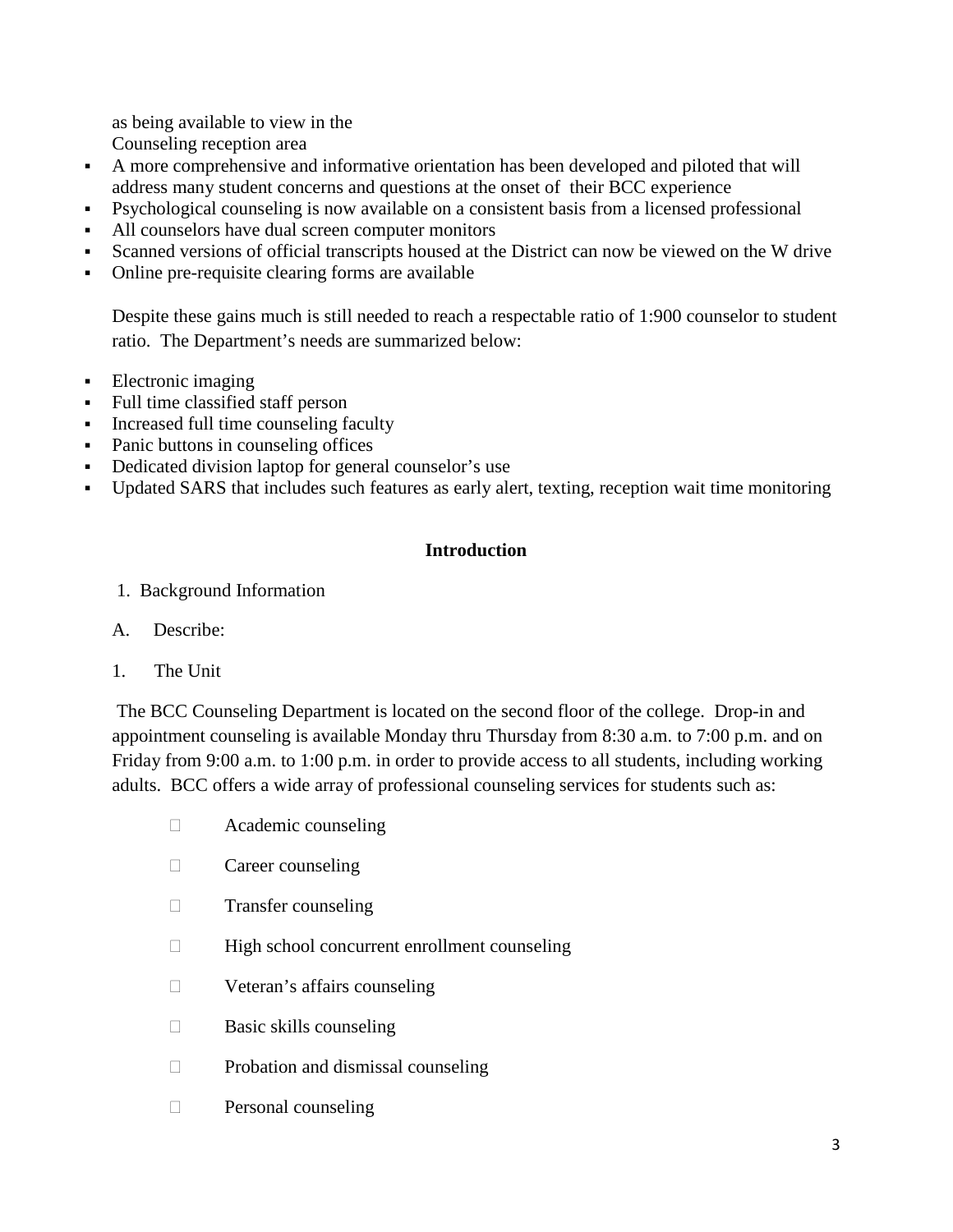$\Box$  Financial aid counseling

# 2. History

Berkeley City College, formerly called Vista Community College, was founded in April 1974 as the fourth of the Peralta Community College District's community colleges. In June 2006, Vista Community College's name was changed to Berkeley City College to coincide with the new facility and central location. As the second largest college in the Peralta District it has consistently grown in full-time equivalent students (FTEs). With a growing diverse student population, the counseling department's diversity has changed as well.

A new database system was implemented in spring of 2008 throughout the Peralta colleges. PeopleSoft referred to as PROMT is the new student administration system. This system provides access to students and staff with records and registration. PeopleSoft replaced the District's Legacy database system.

The degree audit system was introduced in 2011. Counselors, and eventually students, can track coursework and units as it pertains to AA/AS degree, UC/CSU transfer completion.

3. Purposes and Needs Assessed

Faculty Needs:

- $\Box$  Additional full time counseling faculty
- $\Box$  Full time classified clerical assistant
- $\Box$  Periodic, ongoing ergonomic instruction and intervention
- □ office would provide a measure of comfort
- $\Box$  Increased staff will produce need for more counselor offices
- □ Budget for counselor staff development

## Equipment Needs:

 $\square$  Division laptop

 $\Box$  BCC does not have police patrol on campus, Panic buttons in each counselor's office

□ Additional storage space/file cabinet

## Technology/Software Needs:

 $\Box$  Updated version of SARS which has texting, early alert, and call wait placement abilities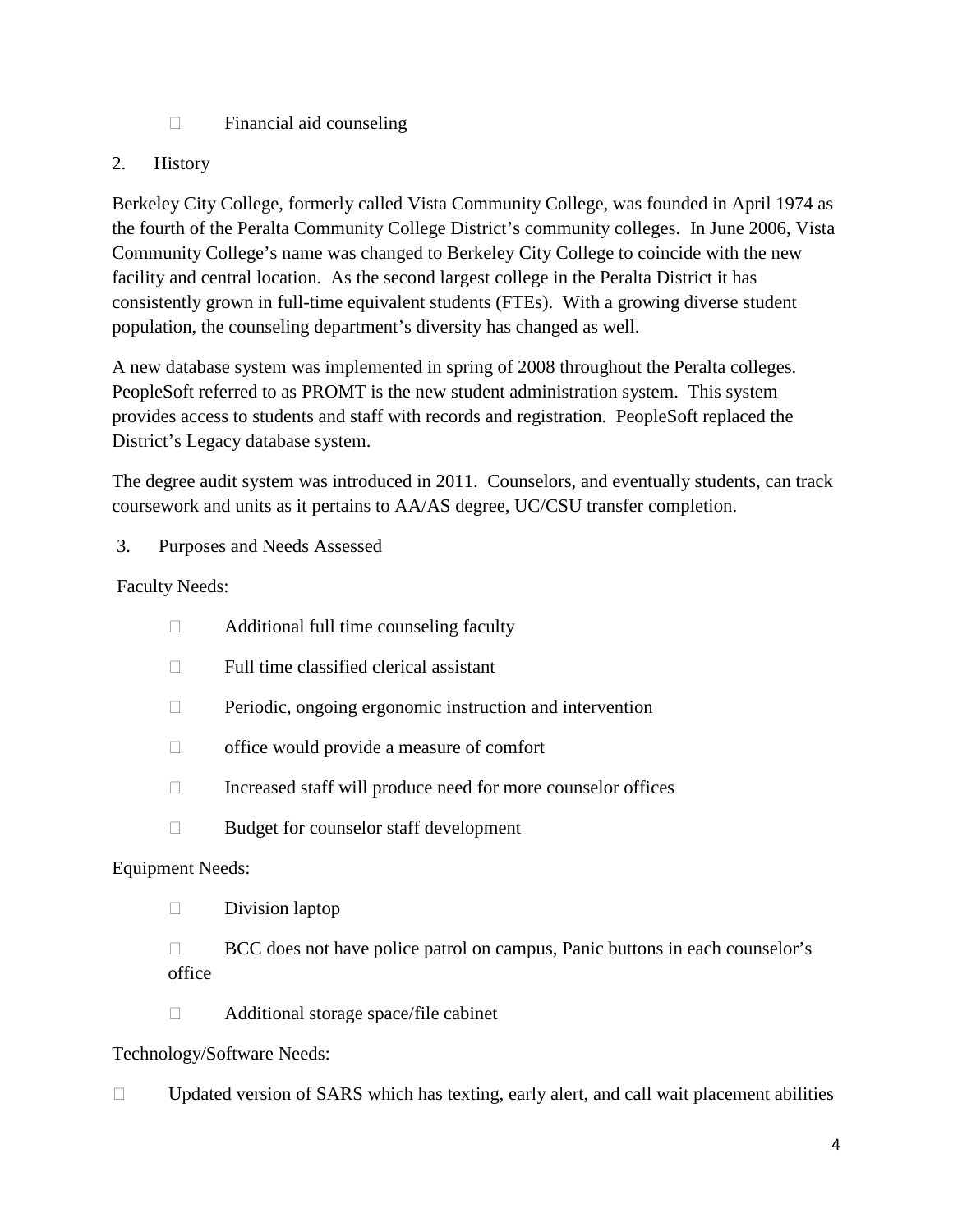## 4. Current Component

BCC offers counseling in various areas such as:

- BASIC SKILLS
- TRANSFER/GENERAL EDUCATION
- $\checkmark$  PERSONAL
- $\checkmark$  CAREER/CTE
- EARLY ALERT

Early alert has not been active due to staff reductions. It remains a primary objective for the counseling department. The updated version of SARS has an early alert component that would aid in reviving this very much needed element of counseling

- High school liaison program counseling
- The counseling department has completely redesigned orientation. High school counselors and parents are invited to this mandatory orientation. Visits to the high schools continue but to a lesser degree due to limited staff resources. The department is in the process of developing DVDs that will contain pertinent information for high school graduates about BCC programs and pathways. The DVDs will be provided to high school counselors; however, this effort will not replace the face-to-face contact we plan to revive once adequate staff is achieved.
	- B. Describe unique aspects of the program
		- Popular concurrent enrollment program
		- E-counseling component
		- Newly designed mega orientation (BCCO)
		- High school concurrent enrollment program
		- Second highest transfer rate to UC Berkeley
		- Career counseling provided to students via seasoned career counselor with over 20 years experience
	- C. Describe your current resources

3.0 FTE full time counseling faculty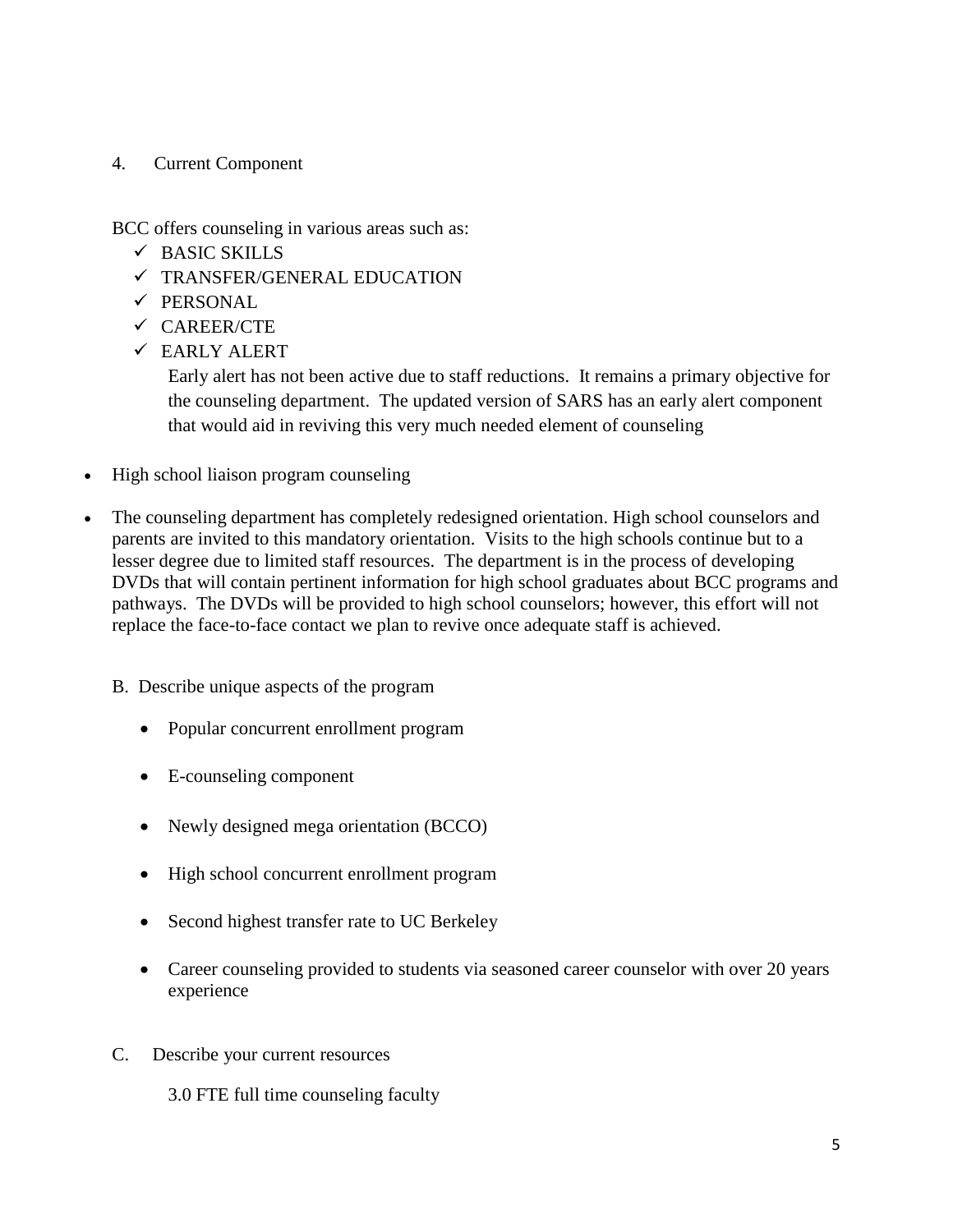- 2.67 FTE adjunct counseling faculty
- .5 FTE administrative support
- .5 FTE articulation officer
- D. Provide your program goals and show how they are measured (TABLE 1)

| Goal                                                                                                                                                                                                                                                                                                                            | How is the goal<br>measured? (indicators)                                                                                                                        | What are the expected<br>outcomes?                                                                                                                                                                                                                 |
|---------------------------------------------------------------------------------------------------------------------------------------------------------------------------------------------------------------------------------------------------------------------------------------------------------------------------------|------------------------------------------------------------------------------------------------------------------------------------------------------------------|----------------------------------------------------------------------------------------------------------------------------------------------------------------------------------------------------------------------------------------------------|
| Increase full time counseling faculty<br>in an effort to achieve a more feasible<br>counselor student ratio                                                                                                                                                                                                                     | Actual addition of<br>counselors                                                                                                                                 | Increased services to<br>students<br>Increased ability to<br>participate in college wide<br>activities<br>Added counseling classes<br>taught by counselors                                                                                         |
| Expand the current orientation<br>offered to incorporate counseling and<br>instructional faculty. Develop a<br>student/staff interactive orientation<br>model that will facilitate student<br>engagement while effectively<br>providing critical information<br>necessary to set a solid foundation for<br>matriculation goals. | Surveys would be<br>disseminated at<br>orientation querying<br>student regarding the<br>information received,<br>style of delivery and<br>overall effectiveness. | That students who go<br>through orientation will<br>develop stronger<br>relationships with<br>counseling and<br>instructional faculty that<br>will increase their success<br>in persisting and<br>successfully completing<br>classes and programs. |
| Enforce mandatory orientation (as<br>mandated by the Student Success<br>Initiative) to the extent students will<br>need to complete before being<br>allowed to register in classes                                                                                                                                              |                                                                                                                                                                  | Students will be able to self<br>advocate and make<br>informed decisions<br>concerning pathways to<br>their academic goals.                                                                                                                        |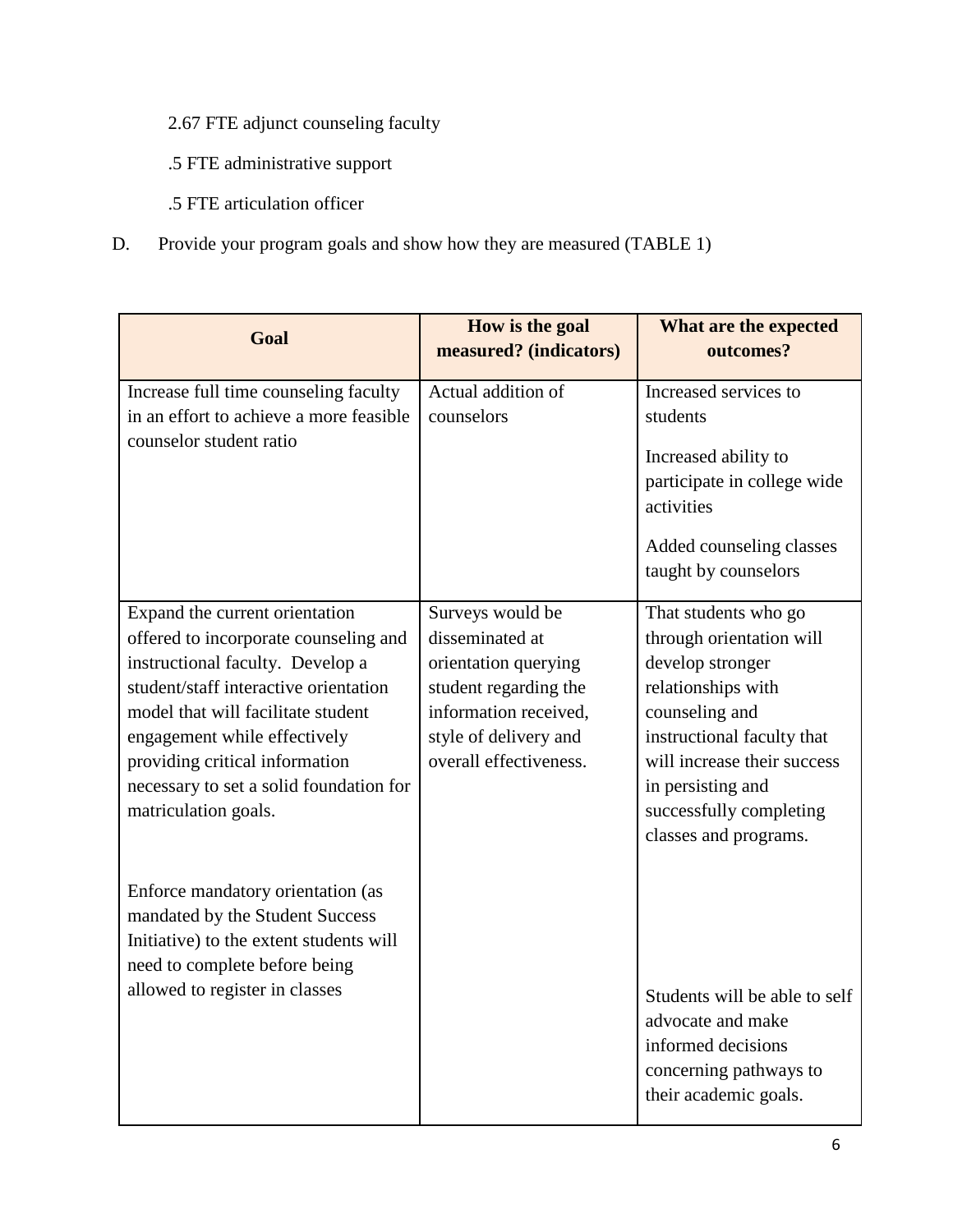| Explore how technology can enhance<br>and improve counseling services                                  | Implementation of student<br>satisfaction survey.                                                                     | Counselors will be able to<br>serve more students more<br>effectively using<br>technology that reduce or<br>eliminate manual processes<br>such as manual calling (use<br>automated texting),<br>computer monitoring of<br>success/retention data that<br>produces red flag alert to<br>counselors, using<br>technology to monitor wait<br>time in reception area, etc. |
|--------------------------------------------------------------------------------------------------------|-----------------------------------------------------------------------------------------------------------------------|------------------------------------------------------------------------------------------------------------------------------------------------------------------------------------------------------------------------------------------------------------------------------------------------------------------------------------------------------------------------|
| Create learning cohort between<br>counseling support classes and<br>math/English foundational courses. | Use institutional research<br>data to show success and<br>retention rates pre and<br>post implementation of<br>cohort | Student will learn and use<br>strategies that allow them<br>to succeed in college.                                                                                                                                                                                                                                                                                     |

E. How do you know that the program is meeting its goals? What are the indicators that measure your present goals? What are the expected results of these indicators?

This will be addressed during spring 2014 when goals have been implemented and assessed.

# **II. Student Demographics of Those Using Your Services (by numbers)**

|                   | Fall<br>2006 | Fall<br>2007 | Fall<br>2008 | Fall<br>2009 | Fall<br>2010 |
|-------------------|--------------|--------------|--------------|--------------|--------------|
| <b>AGE GROUPS</b> |              |              |              |              |              |
| $15-19$           | 657          | 915          | 1,202        | 1,638        | 1,601        |
| $20 - 24$         | 1,213        | 1,513        | 1,837        | 2,208        | 2,374        |
| $25-29$           | 714          | 859          | 1,021        | 1,193        | 1,197        |
|                   |              |              |              |              |              |

A. Who do you serve?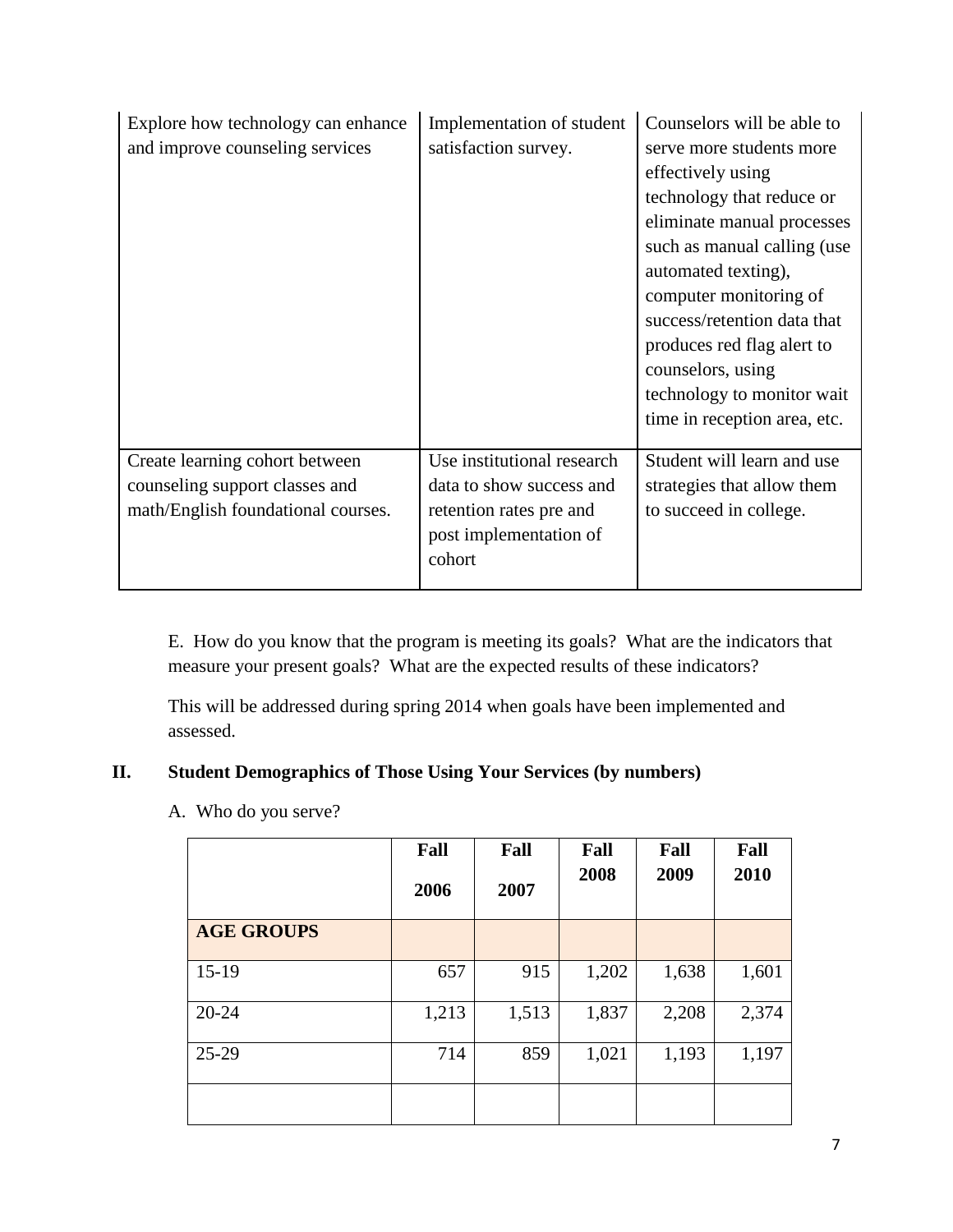| 30-34                               | 440   | 488   | 562   | 651   | 585   |
|-------------------------------------|-------|-------|-------|-------|-------|
| 35-54                               | 1,085 | 1,144 | 1,242 | 1,333 | 1,189 |
| 55 and over                         | 420   | 433   | 520   | 543   | 487   |
| Other/Unkwn                         | 33    | 68    | 70    | 65    | 28    |
| <b>TOTAL</b>                        | 4,562 | 5,420 | 6,454 | 7,631 | 7,461 |
| <b>GENDER</b>                       |       |       |       |       |       |
| <b>MALE</b>                         | 1,774 | 2,124 | 2,559 | 3,048 | 3,043 |
| <b>FEMALE</b>                       | 2,740 | 3,266 | 3,672 | 4,216 | 4,069 |
| <b>UNKNOWN</b>                      | 48    | 30    | 223   |       |       |
| <b>TOTAL</b>                        | 4,562 | 5,420 | 6,454 | 7,631 | 7,461 |
| <b>ETHNICITY</b>                    |       |       |       |       |       |
| <b>ASIAN/PAC</b><br><b>ISLANDER</b> | 685   | 864   | 1,104 | 1,096 | 1,231 |
| <b>BLACK</b>                        | 1,096 | 1,166 | 1,320 | 1,354 | 1,501 |
| <b>FILIPINO</b>                     | 71    | 109   | 127   | 114   | 145   |
| <b>LATINO</b>                       | 553   | 756   | 895   | 921   | 915   |
| <b>NATIVE AMERICAN</b>              | 37    | 37    | 49    | 35    | 34    |
| <b>WHITE</b>                        | 1,471 | 1,740 | 1,847 | 1,562 | 1,863 |
| OTHER/UNKWN                         | 649   | 748   | 1,112 | 2,549 | 1,772 |
| <b>UNKNOWN</b>                      |       |       |       |       |       |
| <b>TOTAL</b>                        | 4,562 | 5,420 | 6,454 | 7,631 | 7,461 |

# **III. Student Performance and Feedback**

How do students who receive services perform? Need some examples of how to measure this.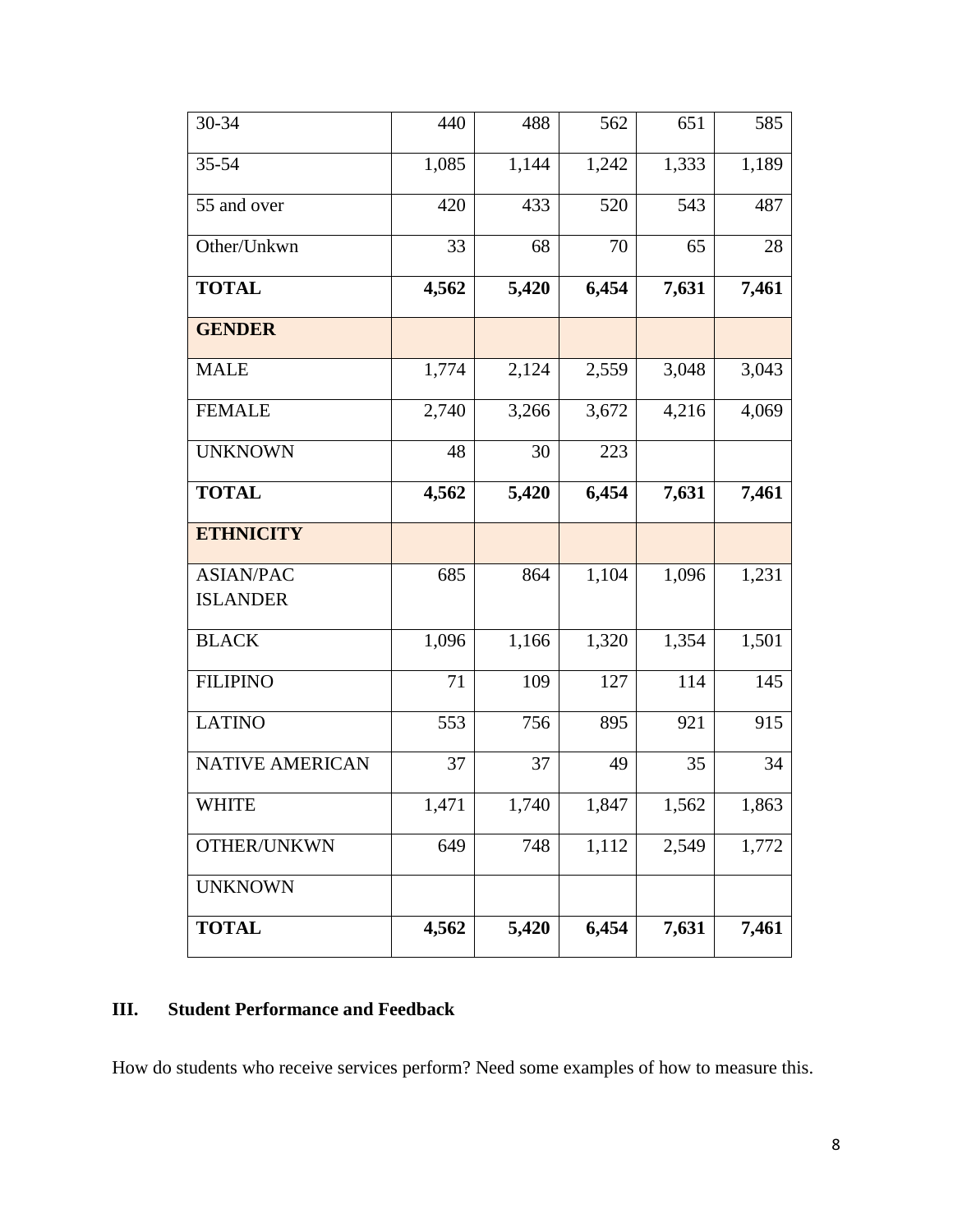Student persistence and retention is one way to measure student success. The statistics validate that students are persisting at a high rate. It is our contention that students who use counseling services in its various forms,( i.e., student education plans, counseling support classes, personal counseling etc.,) complete classes and persist.

|             |                 | <b>CENSUS</b>    |                    |                | %               |               | ℅             |
|-------------|-----------------|------------------|--------------------|----------------|-----------------|---------------|---------------|
|             | <b>HEADCOUN</b> | <b>ENROLLMEN</b> | <b>TOTAL GRADE</b> | <b>RETAINE</b> | <b>RETENTIO</b> | <b>SUCCES</b> | <b>SUCCES</b> |
| <b>TERM</b> |                 |                  | D                  | D              | N               | S             | S             |
|             |                 |                  |                    |                |                 |               |               |
| fall 09     | 3,299           | 8,324            | 7,859              | 6,529          | 78.4%           | 5,407         | 68.8%         |
|             |                 |                  |                    |                |                 |               |               |
| fall 10     | 3,097           | 7,486            | 7,052              | 5,876          | 78.5%           | 4,949         | 70.2%         |
|             |                 |                  |                    |                |                 |               |               |
| fall 11     | 2,996           | 7,413            | 7,087              | 5,802          | 78.3%           | 4,890         | 69.0%         |

Berkeley City College Persistence fall to fall rates for students who received counseling services

| Cohort Term      | Cohort | Persistence # | Persistence rate |
|------------------|--------|---------------|------------------|
| F <sub>0</sub> 8 | 3324   | 1757          | 52.9%            |
| F <sub>09</sub>  | 3108   | 1692          | 54.4%            |
| F <sub>10</sub>  | 3004   | 1652          | 55.0%            |

**Note: Persistence Rate is defined as the percentage of students enrolled in at least one class at the college at fall census of the cohort year who were then enrolled in at least one class on the following fall opening day in District.**

## **Berkeley persistence fall to fall**

Date run: 8/2/2012

| <b>Cohort</b><br>Term | Cohort | <b>Persistence</b><br># | <b>Persistence Rate</b> |
|-----------------------|--------|-------------------------|-------------------------|
| F <sub>08</sub>       | 6,454  | 3065                    | 47%                     |
| F <sub>09</sub>       | 7.649  | 3380                    | 44%                     |
| F10                   | 7.457  | 3418                    | 46%                     |

B. How do their counterparts who do not receive services perform?

Comparing exempt students to matriculating students for the purpose of measuring counseling effectiveness is not possible. Exempt students are not attending BCC for the purpose of completing their academic goals; rather, they are here only to supplement a requirement towards their goal, or take courses sporadically for self enhancement and/or personal interest. Even students that are "exempt" often meet with counselors at least once. Additionally, developing a system to track the various services and departments that students use during their time here is an important aspect of serving and understanding our students. Two types of studies are needed: 1) Student satisfaction surveys and 2) Evaluation of the correlation between students 'performance and counseling services received. Perhaps looking at performance of students who have met with a counselor 0-1 times, 1-3 times and 3 or more.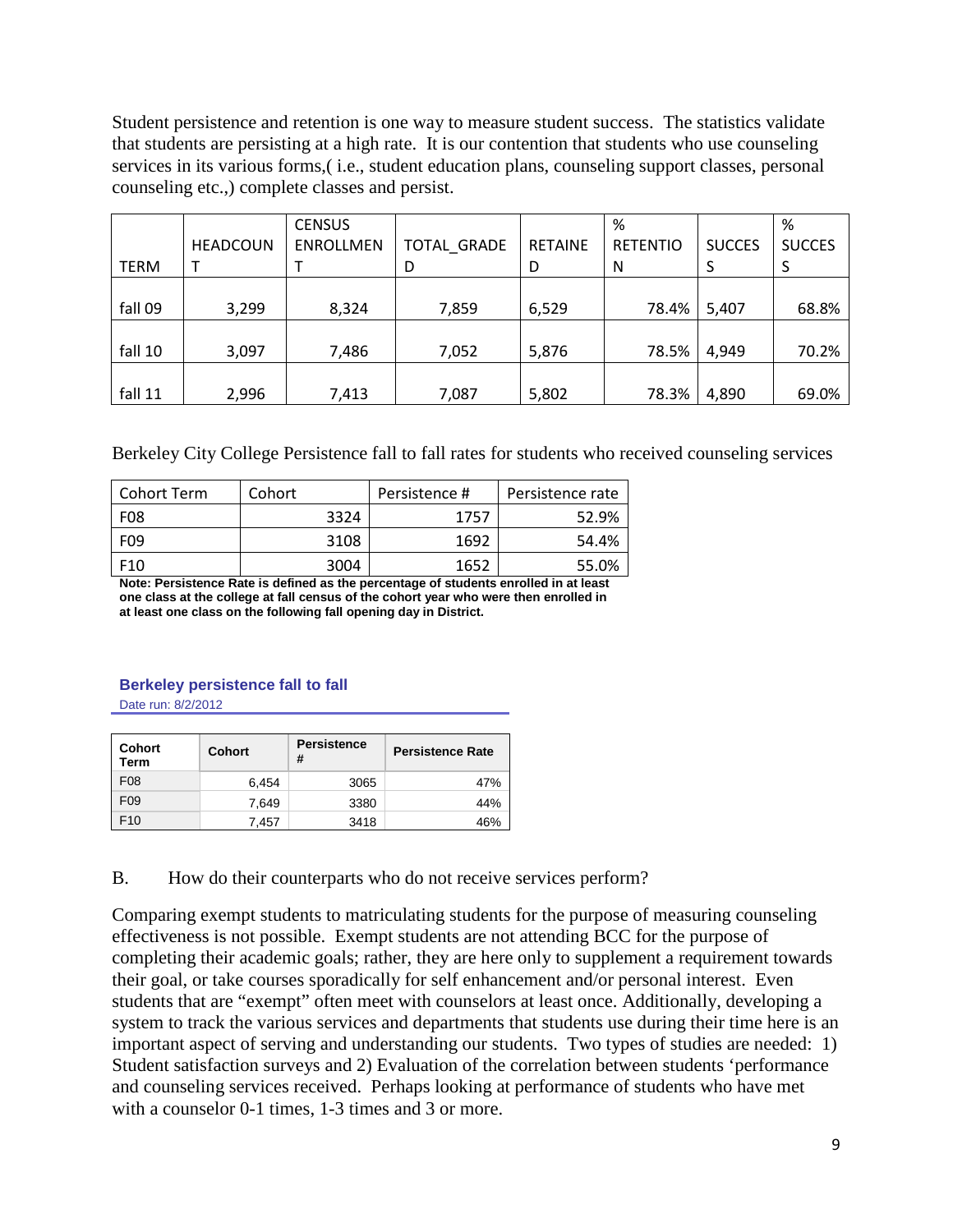Below is the Student Success data that compares Matriculating students who received Counseling services and who refused to receive counseling services in Fall 2007 and Fall 2008. Data for Fall 10, and Fall 11 to measure the effectiveness of counseling services is not available. The District Institutional Research may need to continue collecting this type of data for outcome measurement of the counseling services.

|                       | <b>Counseling</b> |                  |            |                  |
|-----------------------|-------------------|------------------|------------|------------------|
|                       | F07               |                  | <b>S08</b> |                  |
|                       | Enr               | SS <sub>Rt</sub> | Enr        | SS <sub>Rt</sub> |
| Total                 | 3724              | 62.0             | 4031       | 61.5             |
| Placement             | 1219              | 60.6             | 1354       | 61.3             |
| Place & SEP           | 1871              | 64.7             | 1894       | 62.5             |
| <b>Not Received</b>   | 423               | 54.3             | 515        | 59.5             |
| <b>SEP</b>            | 30                | 52.5             | 36         | 59.5             |
| <b>Refused</b>        | 181               | 55.2             | 232        | 55.8             |
| <b>Total Received</b> | 3120              | 63.0             | 3284       | 62.0             |

\*Total enrollment is the basis for rates.

.  $Rt = Rate$ 

#### **Berkeley persistence fall 10 to fall 11 by Matric Status**

| $\sim$<br>perpayeente imm it to lemma in the<br>$\sim$ . Also we have the second state of the second state $\sim$ |                      |                   |      |                    |            |  |
|-------------------------------------------------------------------------------------------------------------------|----------------------|-------------------|------|--------------------|------------|--|
|                                                                                                                   |                      | Headcount         |      | <b>Persistence</b> |            |  |
| Campus                                                                                                            | <b>Matric Status</b> | F11<br><b>F10</b> |      | <b>F10</b>         | <b>F11</b> |  |
| Berkeley                                                                                                          |                      |                   |      |                    |            |  |
|                                                                                                                   | <b>MATR</b>          | 4838              | 2458 | 100.00%            | 50.80%     |  |
|                                                                                                                   | <b>SPX</b>           | 259               | 34   | 100.00%            | 13.10%     |  |

**Note: Persistence Rate is defined as the percentage of students enrolled in at least one class at the college at fall census of the cohort year who were then enrolled in at least one class on the following fall opening day in District.**

| <b>Term Descr</b><br>Long | <b>Campus Descr</b><br><b>Short</b> | <b>Matric</b><br><b>Status</b> | <b>Census</b><br><b>Enrollment</b> | <b>Retained</b> | <b>Retention</b><br>Rate |
|---------------------------|-------------------------------------|--------------------------------|------------------------------------|-----------------|--------------------------|
| 2009 Fall                 | Berkeley                            | <b>EXMPT</b>                   | 4778                               | 3607            | 75.50%                   |
| 2009 Fall                 | Berkeley                            | <b>MATR</b>                    | 11050                              | 8236            | 74.50%                   |
| 2009 Fall                 | Berkeley                            | <b>SPX</b>                     | 434                                | 404             | 93.10%                   |
|                           |                                     |                                |                                    |                 |                          |
| <b>2010 Fall</b>          | Berkeley                            | <b>EXMPT</b>                   | 4358                               | 3356            | 77.00%                   |
| <b>2010 Fall</b>          | Berkeley                            | <b>MATR</b>                    | 10944                              | 8237            | 75.30%                   |
| <b>2010 Fall</b>          | Berkeley                            | <b>SPX</b>                     | 300                                | 266             | 88.70%                   |
|                           |                                     |                                |                                    |                 |                          |
| 2011 Fall                 | Berkeley                            | <b>EXMPT</b>                   | 3831                               | 2867            | 74.80%                   |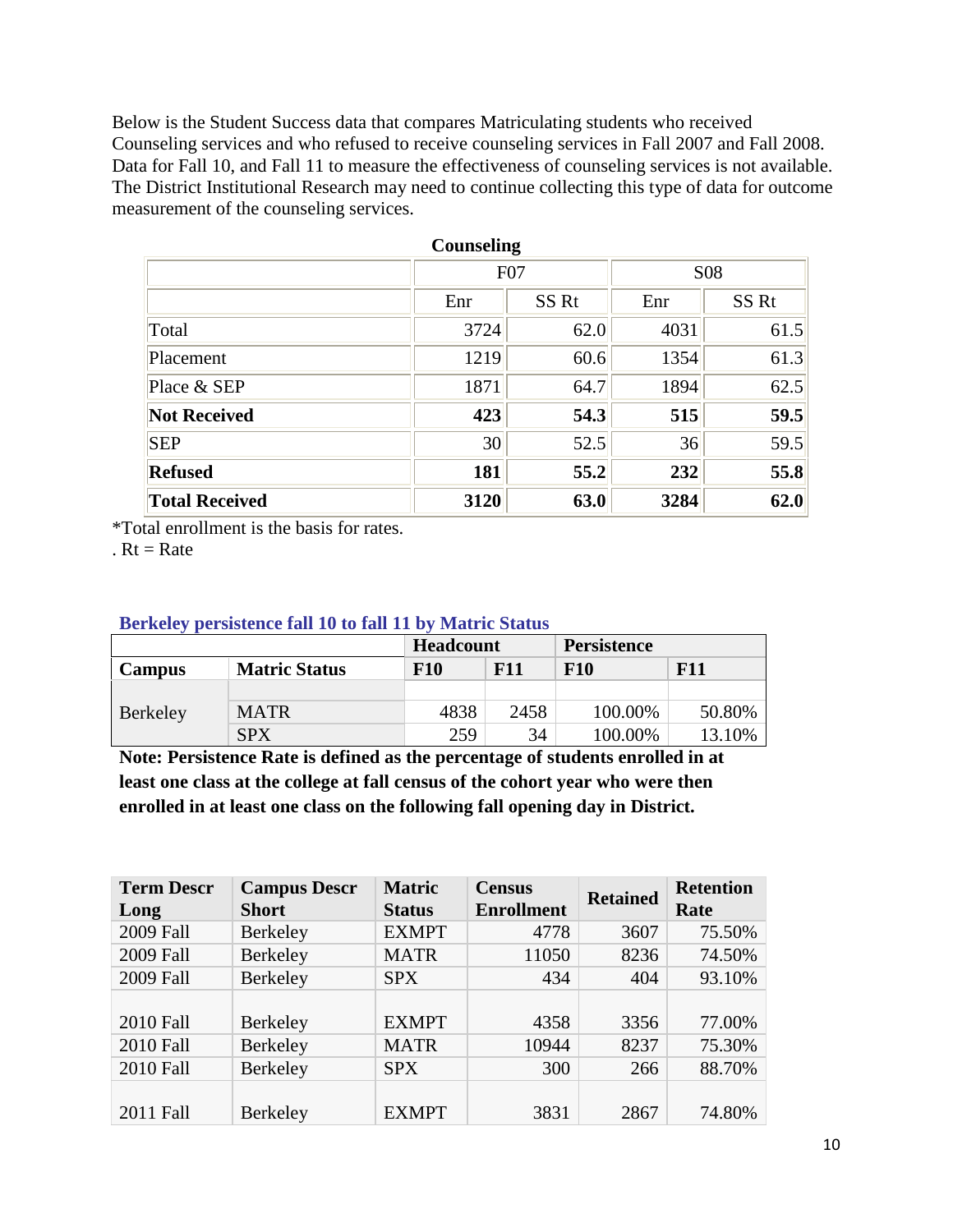| 2011 Fall | Berkeley | <b>MATR</b> | 10782 | 8094 | 75.10% |
|-----------|----------|-------------|-------|------|--------|
| 2011 Fall | Berkeley | <b>SPX</b>  |       | 200  | 90.50% |
|           |          |             |       |      |        |

| <b>Term Descr</b> | <b>Campus Descr</b> | <b>Matric</b> | <b>Census</b>     | <b>Retained</b> | <b>Retention</b> |
|-------------------|---------------------|---------------|-------------------|-----------------|------------------|
| Long              | <b>Short</b>        | <b>Status</b> | <b>Enrollment</b> |                 | Rate             |
| 2009 Fall         | <b>Berkeley</b>     | <b>EXMPT</b>  | 4778              | 3607            | 75.50%           |
| 2009 Fall         | Berkeley            | <b>MATR</b>   | 11050             | 8236            | 74.50%           |
| 2009 Fall         | Berkeley            | <b>SPX</b>    | 434               | 404             | 93.10%           |
|                   |                     |               |                   |                 |                  |
| 2010 Fall         | <b>Berkeley</b>     | <b>EXMPT</b>  | 4358              | 3356            | 77.00%           |
| 2010 Fall         | Berkeley            | <b>MATR</b>   | 10944             | 8237            | 75.30%           |
| <b>2010 Fall</b>  | <b>Berkeley</b>     | <b>SPX</b>    | 300               | 266             | 88.70%           |
|                   |                     |               |                   |                 |                  |
| 2011 Fall         | Berkeley            | <b>EXMPT</b>  | 3831              | 2867            | 74.80%           |
| 2011 Fall         | Berkeley            | <b>MATR</b>   | 10782             | 8094            | 75.10%           |
| 2011 Fall         | <b>Berkeley</b>     | <b>SPX</b>    | 221               | 200             | 90.50%           |
| <b>District</b>   |                     |               |                   |                 |                  |
| <b>Total</b>      |                     |               | 72974             | 56114           | 76.90%           |

# **BCC Success Rate by Matric Status, Fall 2009, 2010, and 2011**

| Date run: 8/8/2012 |                                 |                                |                                          |                    |                                          |                              |                                             |
|--------------------|---------------------------------|--------------------------------|------------------------------------------|--------------------|------------------------------------------|------------------------------|---------------------------------------------|
| <b>Term</b>        | <b>Campus</b>                   | <b>Matric</b><br><b>Status</b> | <b>TOTAL</b><br><b>GRAD</b><br><b>ED</b> | <b>SUCCES</b><br>S | <b>SUCCE</b><br><b>SS</b><br><b>RATE</b> | <b>WITHDRA</b><br><b>WAL</b> | <b>WITHDR</b><br><b>AWAL</b><br><b>RATE</b> |
| 2009<br>Fall       | <b>Berkeley City</b><br>College | <b>EXMPT</b>                   | 4,416                                    | 2,971              | 67.30%                                   | 809                          | 18%                                         |
| 2009<br>Fall       | <b>Berkeley City</b><br>College | <b>MATR</b>                    | 10,285                                   | 6,512              | 63.30%                                   | 2048                         | 20%                                         |
| 2009<br>Fall       | <b>Berkeley City</b><br>College | <b>SPX</b>                     | 419                                      | 360                | 85.90%                                   | 15                           | 4%                                          |
| 2010<br>Fall       | <b>Berkeley City</b><br>College | <b>EXMPT</b>                   | 4,047                                    | 2,875              | 71.00%                                   | 690                          | 17%                                         |
| 2010<br>Fall       | <b>Berkeley City</b><br>College | <b>MATR</b>                    | 10,162                                   | 6,738              | 66.30%                                   | 1918                         | 19%                                         |
| 2010<br>Fall       | <b>Berkeley City</b><br>College | <b>SPX</b>                     | 291                                      | 221                | 75.90%                                   | 25                           | 9%                                          |
| 2011<br>Fall       | <b>Berkeley City</b><br>College | <b>EXMPT</b>                   | 3,616                                    | 2,451              | 67.80%                                   | 746                          | 21%                                         |
| 2011               | <b>Berkeley City</b>            | <b>MATR</b>                    | 10,292                                   | 6,656              | 64.70%                                   | 2181                         | 21%                                         |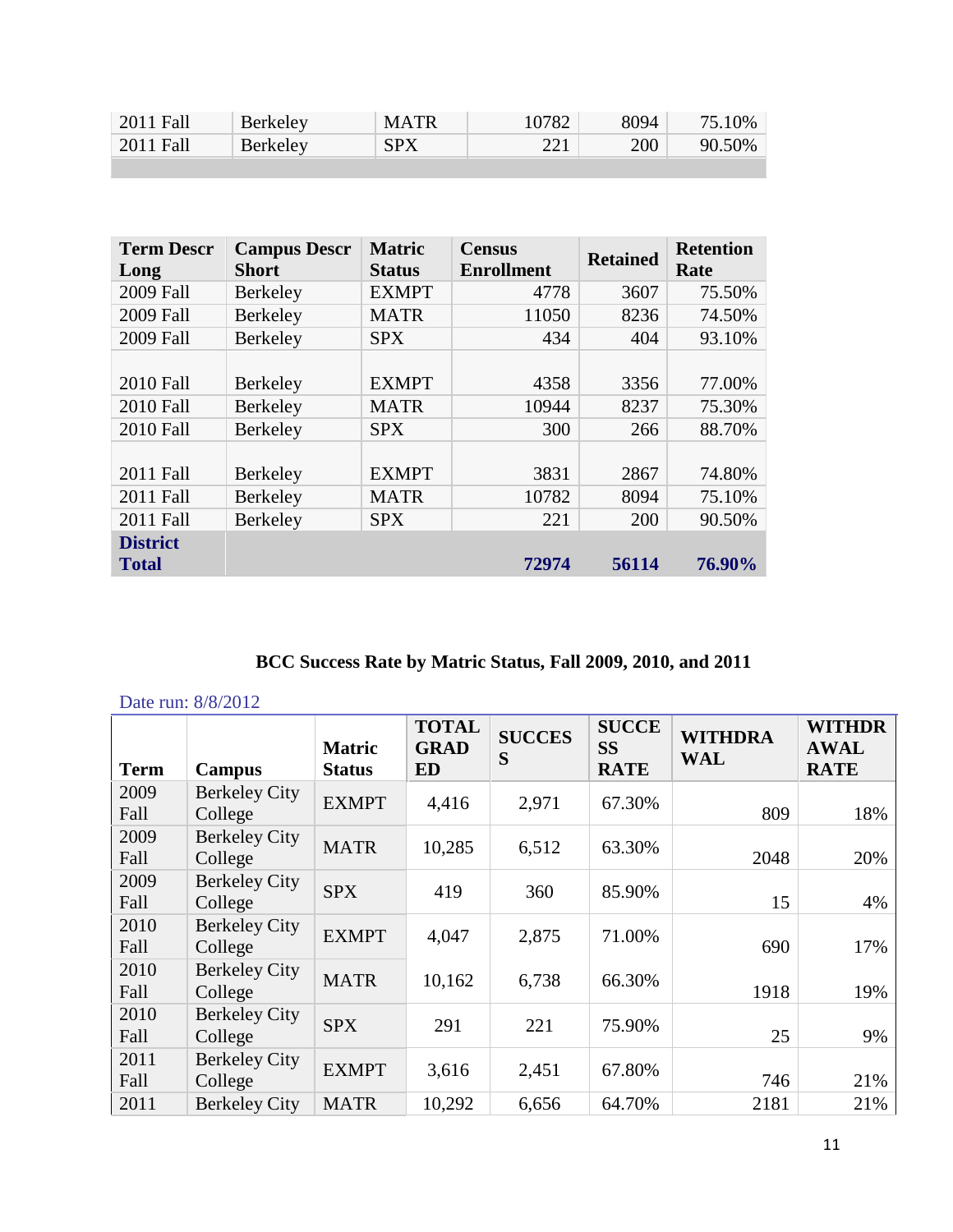| Fall                                          | College                         |            |     |     |        |    |    |
|-----------------------------------------------|---------------------------------|------------|-----|-----|--------|----|----|
| 2011<br>Fall                                  | <b>Berkeley City</b><br>College | <b>SPX</b> | 214 | 164 | 76.60% | 14 | 7% |
| Only credit courses $(CB(04))$ is in C or D). |                                 |            |     |     |        |    |    |
| Total Graded $=$ any grade, including W       |                                 |            |     |     |        |    |    |
| $Success = A, B, C, or Pass$                  |                                 |            |     |     |        |    |    |
| Success Rate = Success / Total Graded         |                                 |            |     |     |        |    |    |
| Withdraw $=$ Withdraw from class              |                                 |            |     |     |        |    |    |
| Withdraw Rate = Withdraw / Total Graded       |                                 |            |     |     |        |    |    |

C. What do students have to say about student services?

In the Spring of 2012, the Counseling department conducted an assessment of our Program Learning Outcomes. Overall, BCC counselors scored high in the responses to survey items such as:

After meeting with the counselor, I am able to understand and evaluate available options and the process by which to obtain my goals.

After meeting with the counselor, I am able to understand the importance of taking personal responsibility for creating my academic, personal and professional growth.

I perceived the counselor as knowledgeable and capable to assist me with my academic concerns.

The counselor advised me of course requirements related to my educational goals.

The counselor demonstrated adequate knowledge related to my educational goals.

The counselor assisted me in interpreting assessment results and selecting courses.

The counselor made me feel comfortable and listened to my concerns.

Students' comments extracted from the counseling effectiveness survey were very favorable, indicating that students are comfortable and find that the sessions with counselors are informative and they are able to use the information to make informed decisions. (Appendix 1: Assessment of Counseling Program Learning Outcomes at Berkeley City College Spring 2011)

Listed below are student responses to the open question, "How many times per semester do you typically see a counselor and why? Please comment on the quality of services you received.

> • I see a counselor at least 3 times each semester to make sure I am on track and taking the right classes. My counselor was great, he was efficient and made sure I had all my paperwork done properly. I would hope to get more counselors like him who are good at what they do and seem to care about the students they help.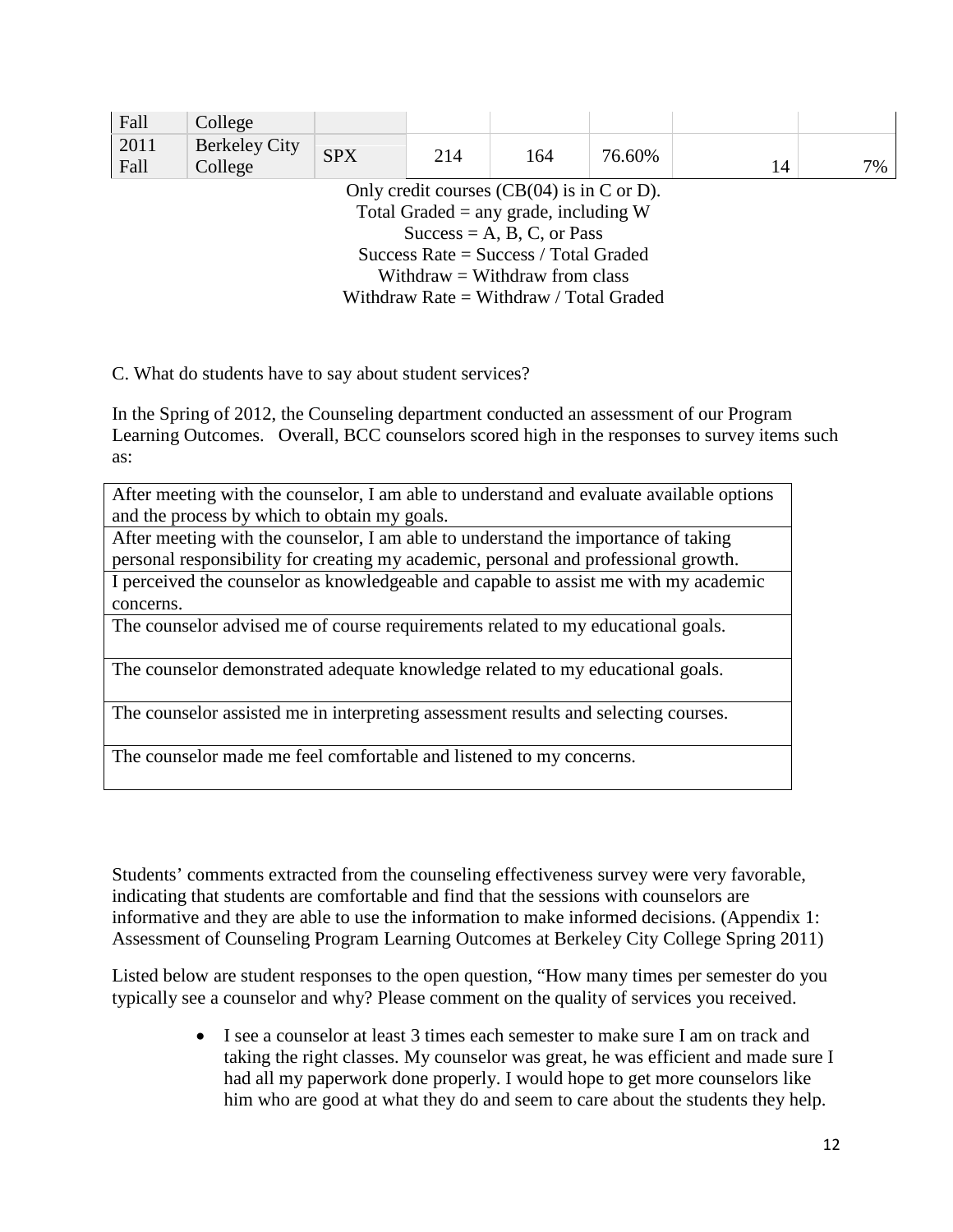- So far, for semester of Spring 2012, I have seen a counselor three times. I seem to have better knowledge of what I should or should not take. They help prepare my student educational plan along with great advice of what I should take and how much.
- Once a semester, because I keep changing my major. My counselor is amazing. I had her before and she does such a good job explaining how the system for transferring works. She's also very clear about helping me understand what classes I need to take for transfer.
- My counselor has been an incredible resource for me. She is sharp and thoroughly knowledgeable.
- 2 (times). Mainly for transfer information. They have been very informative.
- I see the counselor whenever I need to, which is around once every 2 semesters maybe. They are always very helpful. They keep me grounded and tell me what directions to take next which helps a lot.

\*My counselor is replacing specific counselor names that were written on the

surveys.

Students also commented on the need for more counselors and lack of counselor availability. The Peralta Community College District is addressing Berkeley City College's need for additional counselors, with the anticipated hire of 2 new full-time tenure track counselors in Spring 2013.

We need additional information on student satisfaction that reflects our current students persistence and retention. It is critical that we conduct student-based satisfaction surveys of our counseling department to provide us with the insight needed to establish effective and efficient practices.

D. Have you used statewide or national assessment instruments to assess your program?

Research indicates that community college students benefit form services that will assist them in academic skill development, academic and career planning and other support services, such as financial and social supports. To date, Berkeley City College has not used statewide or national assessment instruments to assess our program. We recommend that we participate in the Community College Survey of Student Engagement to assist in the measurement. CCSSE data does not purport to measure student outcomes but measures the extent to which students are engaged in educationally meaningful activities that are that are linked to student success. This type of information can inform institutional improvement efforts and enhance our understanding of our student's learning experience at Berkeley City College.

# **IV. Program Effectiveness**

## A. Interdepartmental/Program/Campus Collaboration

1. How does the unit (and committees in which unit participates) support other administrative, student services and academic units in the college?

The counseling department supports a variety of administrative, student services and academic units in the college. The Department Chair is a direct liaison with the instructional and administrative units, attending regular monthly meetings.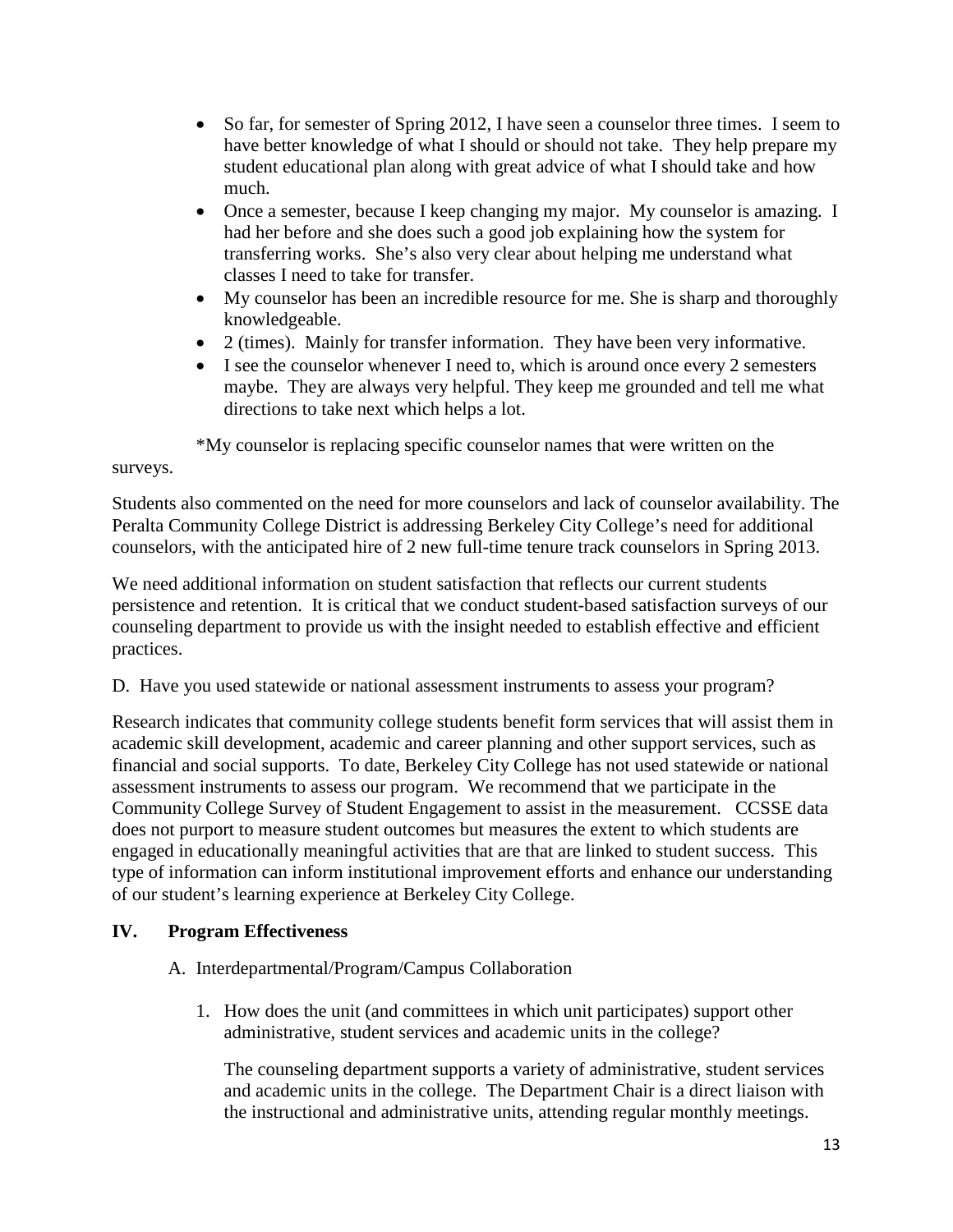Counseling is represented on all major college committees and task forces, including

- Title III Basic Skills Initiative, PERSIST program,
- Online Advisement Task Force,
- PAAAA (Peralta Association of African-American Affairs),
- **BRT** (Business Readiness Team/functionality teams),
- Transfer Center Directors,
- **CTE** (Career Technical Education),
- **SLO Task Force (Student Learning Outcomes),**
- CIPD (Counsel for Instruction Planning and Development),
- College Planning and Budgeting roundtable,
- All counselors attend in-service training two times per year.

In today's world with career changes, an uncertain economy and lack of basic skills education, the community colleges are brimming with students of varied socio-economic, diverse and educational backgrounds. The counseling department is working to provide a solid, consistent program for these students by collaborating with various college committees including Basic Skills, Curriculum, Matriculation and Scholarship. Additionally, the development of the First Year Experience at Berkeley City College is a college wide collaborative effort. The First Year Experience is a cohort program, where you are enrolled in two or more related classes in a supportive environment.

B. Quantity of program/department/service delivered (student utilization of services and student engagement)

Evaluating the overall effectiveness of our general counseling department is a challenge. The majority of matriculating students are required to meet with a counselor at least once after taking the Math and English assessment, but there are some that refuse services or come in once to remove a matriculation or pre-requisite hold. We need to conduct a research project to study the correlation between students receiving counseling services and their academic performance to determine our effectiveness.

The counseling department developed SLOs that will help shape these essential assessment tools. Additionally, we are in the process of developing survey instruments to determine if the services provided by the Counseling department are meeting students' needs. Using technology to conduct e-surveys is also a viable option for collecting data from students, in addition to paper surveys.

C. Beginning in Spring 2013, students will be given a quick "entrance survey" when they come into the counseling area regarding their expectations and needs for the meeting and then the same student will complete an "exit survey" when their appointment is over to see how the counselor was able to assist them in meeting their goals (short and long term). (Appendix 2)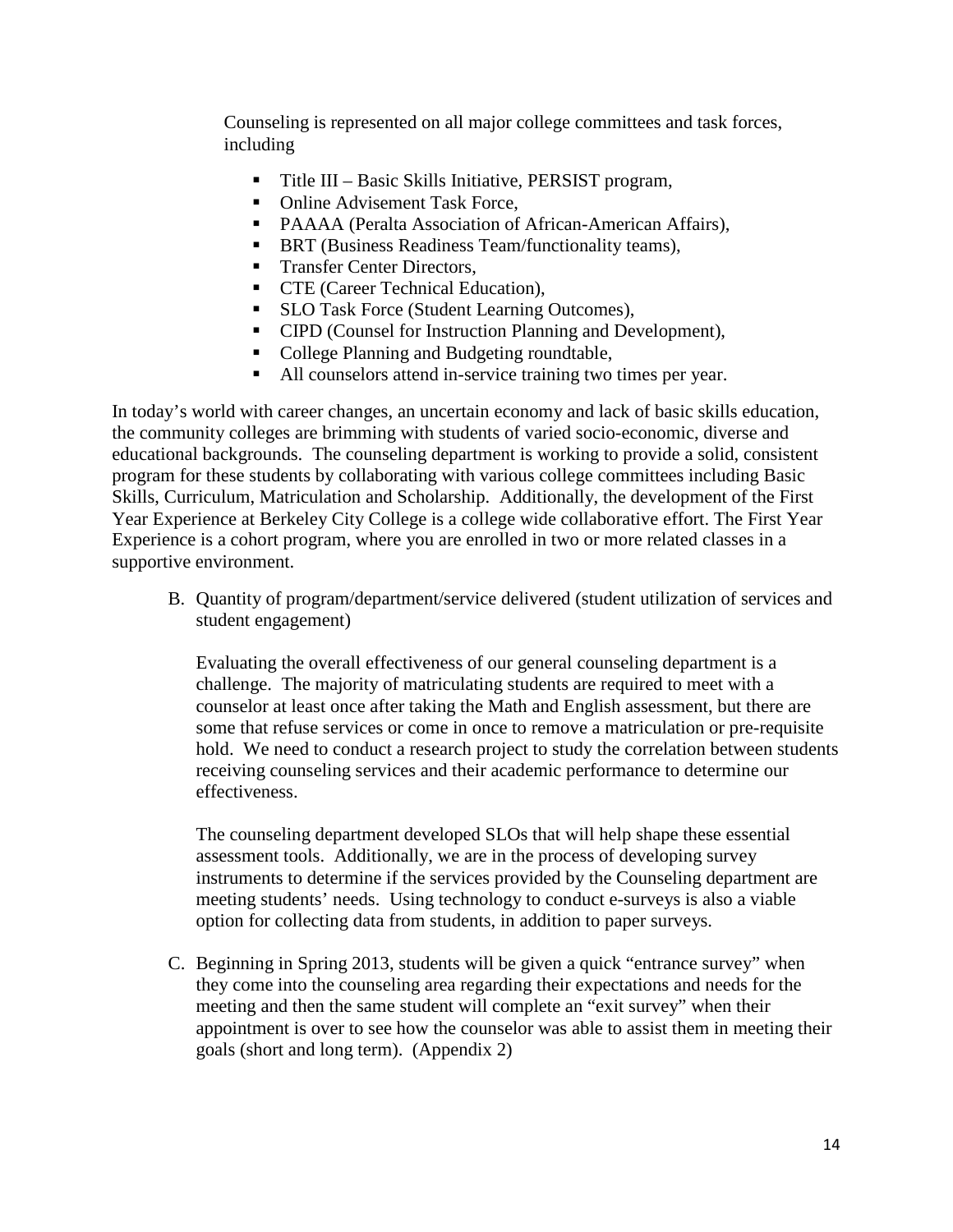1. How many students do you serve (unduplicated)?

| $\sim$<br>Semester | 2010 |  |
|--------------------|------|--|
|                    |      |  |

*The reduction in our student body was the direct result of significant reduction in course offerings and course sections.*

The counseling department serves the entire population of BCC. There were 7448 students enrolled at BCC in fall semester of 2010 and enrollment in Fall of 2011 reached 6990.

2. How many appointments/contacts with students do you have on any given day?

On any given day, a counselor could be scheduled to meet with six to eight students for appointments. Appointments are typically 30 to 60 minutes sessions, depending on the needs of the students. During peak registration periods, it is not uncommon for a counselor to meet with four to six students an hour for a 10-15 minute drop-in appointment. During this brief drop-in appointment, students are encouraged to schedule a follow up appointment with a counselor to develop Student Educational Pans and discuss future goals.

The data below show how the number of unduplicated contacts and while the count of unduplicated students is helpful, a much more accurate picture of services delivered is captured by looking at total student contacts. Students often return to meet with counselors for follow-up activities and assistance over the course of a semester.

| . .<br><b>Semester</b> | 2010 | 2011 |
|------------------------|------|------|
| Spring                 | 6648 | 4571 |
| Summer                 | 2599 | 2589 |
| Fall                   | 4967 | 5802 |

Number of student appointments/contacts duplicated

#### **V. Service Area Outcomes**

The counseling department has developed student learning outcomes that reflect the goals of the department and Berkeley City College's institutional goals.

- Understand and evaluate available options and the process by which to obtain their desired goals (INFORMATION COMPETENCY)
- Understand and evaluate available options and the process by which to obtain their desired goals (CRITICAL THINKING)
- Understand the importance of and take personal responsibility for creating their academic, personal and professional growth (SELF AWARENESS AND INTERPERSONAL SKILLS)

D.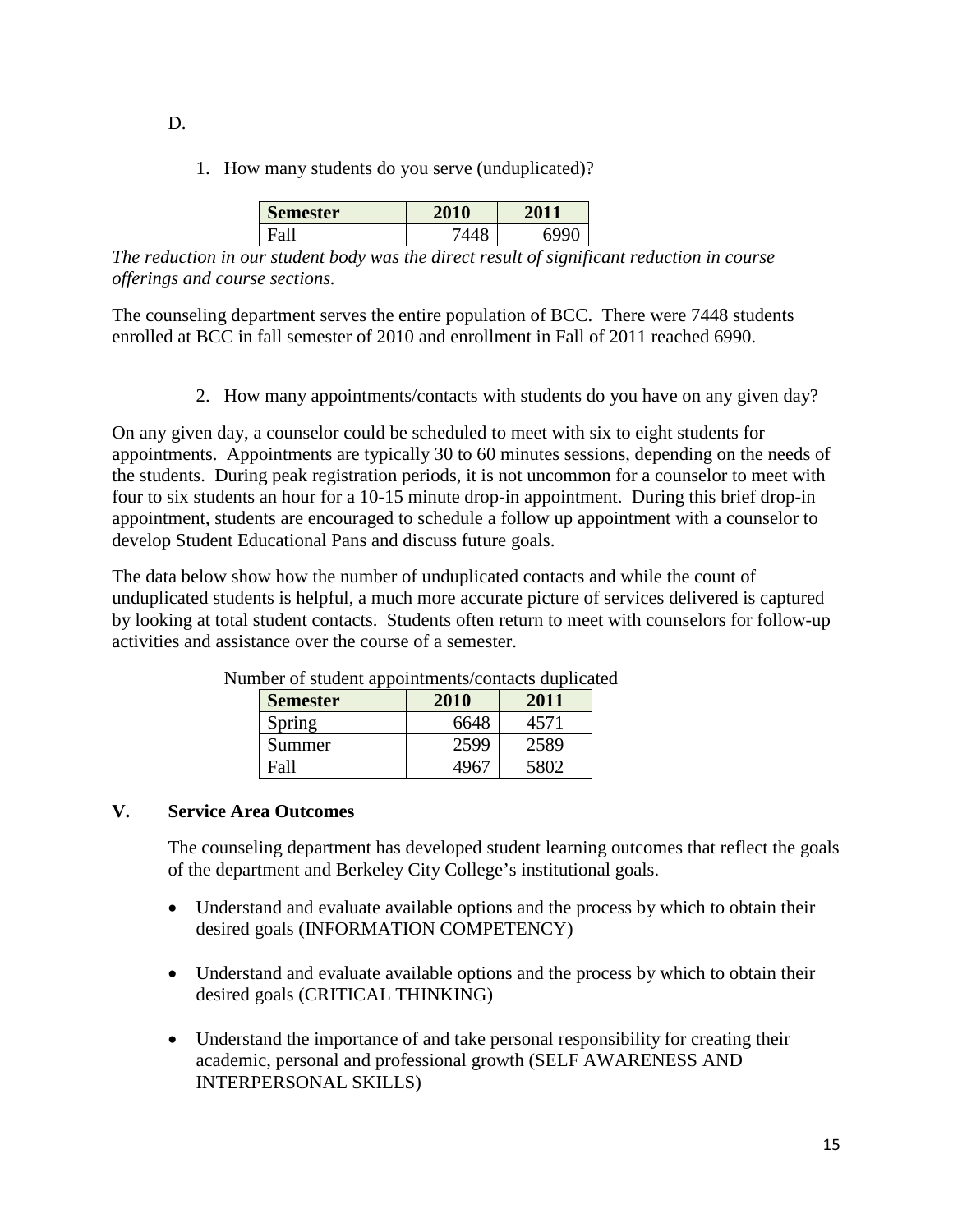An initial assessment of counseling services with a small target group of students has been completed and will be expanded to a larger sampling of students to assess the effectiveness of our goals. The results were compiled and analyzed. There is a need for a structured method of gathering data about our student population to better inform our efforts.

## **VI. ACTION PLAN: Using the results of the data collected and discussed in this program review, identify:**

A. The future needs of the program/service area.

- Increased full-time counseling staff to reflect 1 to 900 student ratio
- Equipment (i.e., panic buttons in counseling offices, ongoing ergonomic intervention)
- Updated SARS program which includes texting, early alert features
- State of the art computer technology, including Counseling department laptop
- 1.0 FTE clerical assistant
- Funding for general counseling staff development
- B. The future goals and methods of assessment of the program/service area, including student learning outcomes service area outcomes

Provide confidential and competent one-on-one academic and personal counseling to enrolled and prospective students. Counseling services will be evaluated during the spring 2013 semester. A compilation of the survey results will be analyzed and reported during fall 2014 semester.

- C. The strategies and actions to be taken by the program/service area over the next few years to strengthen the program and meet the strategic goals of the program and the college
	- BCC is represented on the District taskforce to develop policies and procedures for a more comprehensive and complimentary online service
	- The addition of full time counseling faculty and a full time clerical assistant
	- Request all equipment needs, identifying possible budget resources, in a timely manner to coincide with BCC time frames
	- Two types of studies are needed: 1) Student satisfaction survey and 2) Correlation between students receipt of counseling services/performance
	- Faculty staff development to stay abreast of emerging technology and counseling best practices.
- D. The support needed by the program/service area in order to address issues resulting from the self-study.
	- Students may never reach the classroom without encouragement from counselors;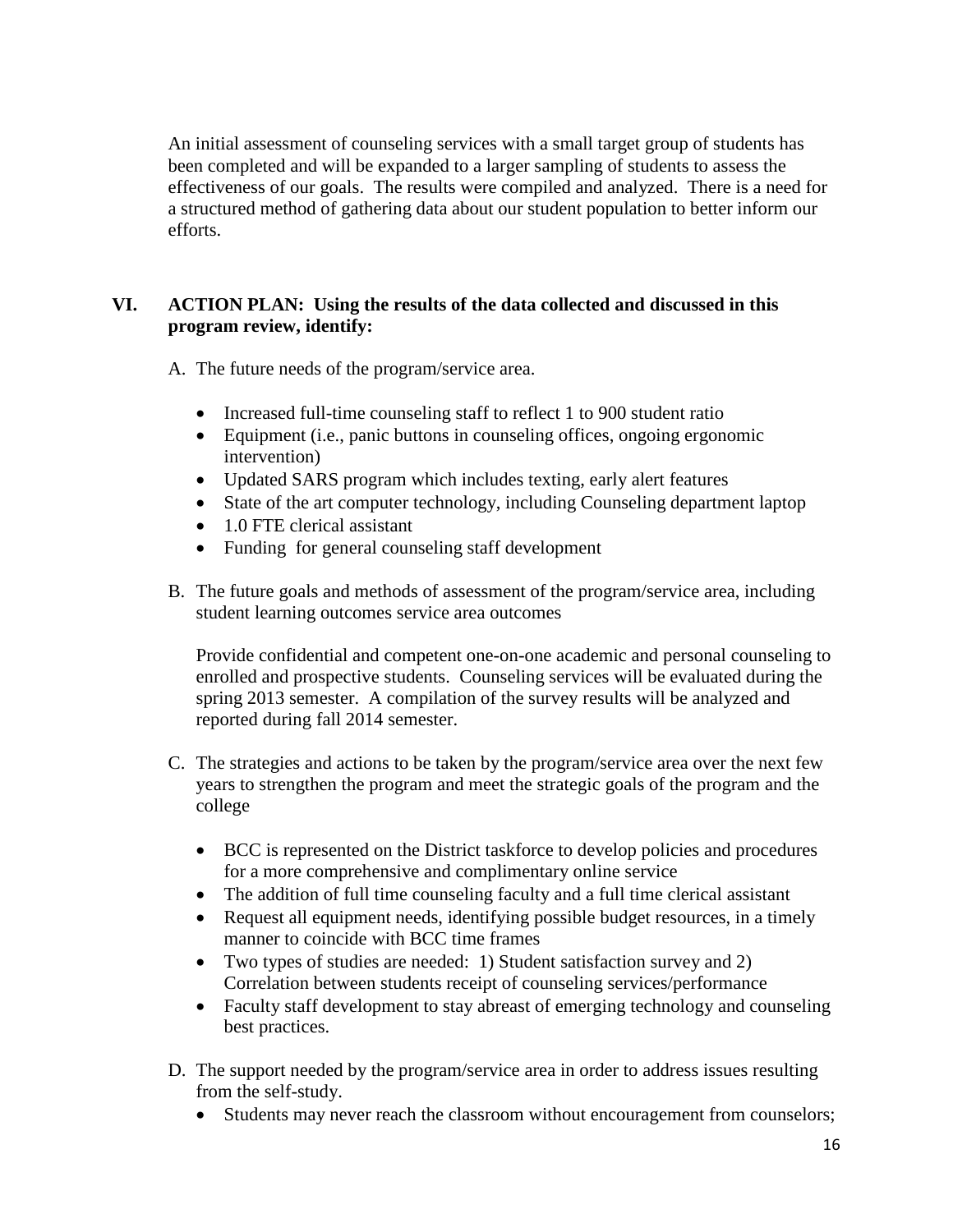- Students may prematurely leave the classroom without counseling support;
- Counselors play a major and critical role in classroom enrollment management;
- Students may never identify their academic goals without counseling support and expertise;
- At-risk students may not receive referrals to community resources that would allow them to remain in school.

# V. A. Negative Impact of Budget Cut

- Full time counseling faculty numbered eight in 2006
- Categorical programs (EOPS, PACE, DSPS) had dedicated full time counselors and DSPS had a full time coordinator/counselor in addition to the full time DSPS counselor
- Between 2006 and 2010, all of these positions were replaced with adjunct faculty
- Reduction of full time faculty created instability in counseling department due to the necessity of adjunct faculty leaving for permanent opportunity elsewhere
- Overflow counseling from categorical program's staffing deficient absorbed by general counseling staff
- General counseling staff inadequately prepared for case management counseling without case manager's student file
- Due to budget restraints, counseling department has been unable to add counseling faculty and full time classified clerical support position
- Professional development drastically curtailed; maintaining professional acumen difficult
- B. Sustaining quality services in an environment of reduced resources has resulted in the development of creative solutions
	- A 60 inch led lighted marquee has been installed in the common area of the college and will be used to display important student information 24/7
	- Video vignettes are being created by our multimedia department which will inform students about counseling procedures, services, processes, FAQs, etc.
	- Such vignettes will be embedded on the counseling web site and can be viewed in the counseling reception area
	- A comprehensive and informative orientation has been developed and piloted addressing many student concerns and questions at the onset of their BCC experience
	- E-counseling has been implemented
	- Scanning technology has enable counselors to access SEP interdepartmentally and official transcripts held at the District
	- Psychological counseling is now available on a consistent basis from a licensed professional
	- Training is incorporated into monthly counseling staff meetings